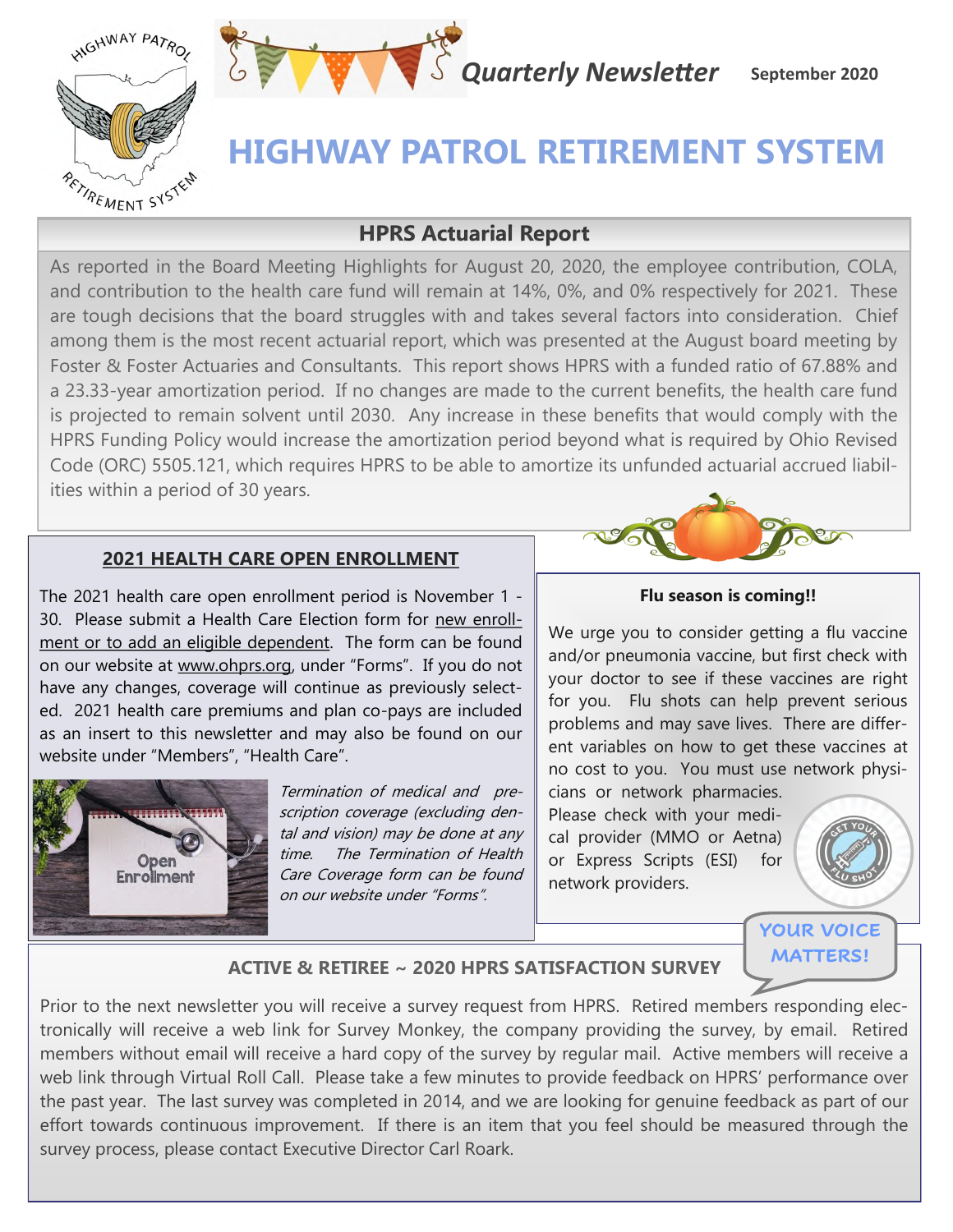Page 2 **Marshall Marshall Retirement System** 

#### TREMENT SYSTE BOARD **NEWS**

**WIGHWAY PATRO** 

As a result of the 2020 active election, on August 20, 2020, Staff Lieutenant Matthew Them was sworn in as an active trustee (pictured). Staff Lieutenant Them received the most votes from the two candidates vying for the active position.

Also, Captain Cory Davies was re-elected board chair and Staff Lieutenant Matthew Them was reelected vice-chair.



## **FIREARMS QUALIFICATION**

Retirees will have one more opportunity this year to qualify at the Academy, which is scheduled for October  $14<sup>th</sup>$  at 1300 hours. Please wear a mask that covers your nose and mouth, enter the building through the main entrance, and report to the front desk. The staff will take your temperature and groups of 10 will be taken to the range for qualification. If you have questions, please contact Lt. Bobby Hilderbrandt at (614) 387-6093.



#### Update: Medicare Exchange Connector Project

In the last newsletter we announced the beginning of a project that would eventually change the way our Medicare eligible members access health care. HPRS Staff finalized a recommendation for a vendor to begin working with on this project, which will be on the agenda at the next board meeting. This is a complex project that will take several months to finalize the details. The timeline on this project provides for negotiating the contract with the selected vendor before the end of this year and begin communicating the transition process early next year. As a reminder, this is in the early stages. Members will be kept informed as the project progresses. The target date for this change to be fully implemented is January 1, 2022, so please be patient and stay educated by reading the newsletters and meeting highlights.



The Academy is now open for retirees to use the fitness facility. If you desire to work out at the Academy, call (614) 466-4896 and schedule your time slot. Upon arrival for your scheduled workout time you will enter through the main entrance and report to the front desk for a temperature check. A mask that covers your nose and mouth must be worn while in the facility, but is not required while engaged in a fitness center activity.

## **Urgency or Emergency?**

Emergency rooms are not the quickest or most cost-effective option when you need urgent health care and it usually can take days for an appointment to see your primary care physician or specialist. Urgent Care facilities recognize your needs and offer a great alternative to emergency room visits.



#### **When to use the Emergency Room:**

- $\Rightarrow$  Heart attack or stroke
- $\Rightarrow$  Severe or continuous bleeding
- $\Rightarrow$  Head injury with loss of consciousness
- $\Rightarrow$  One-sided weakness
- $\Rightarrow$  Numbness
- $\Rightarrow$  Chest pain
- $\Rightarrow$  Severe abdominal pain
- $\Rightarrow$  Constant vomiting



#### **When to use Urgent Care:**

- $\Rightarrow$  Cough
- $\Rightarrow$  Sore throat
- $\Rightarrow$  Sinus congestion
- $\Rightarrow$  High Fever
- $\Rightarrow$  Wheezing or asthma
- $\Rightarrow$  Vomiting or diarrhea
- $\Rightarrow$  Ear pain
- $\Rightarrow$  Painful urination
- $\Rightarrow$  Sprain or broken bone
- $\Rightarrow$  Burn
- $\Rightarrow$  Laceration
- $\Rightarrow$  Eye infection or eye injury
- $\Rightarrow$  Poison Ivy
- $\Rightarrow$  Rash
- $\Rightarrow$  Minor head injury

**Knowing the difference could help save you time and money!**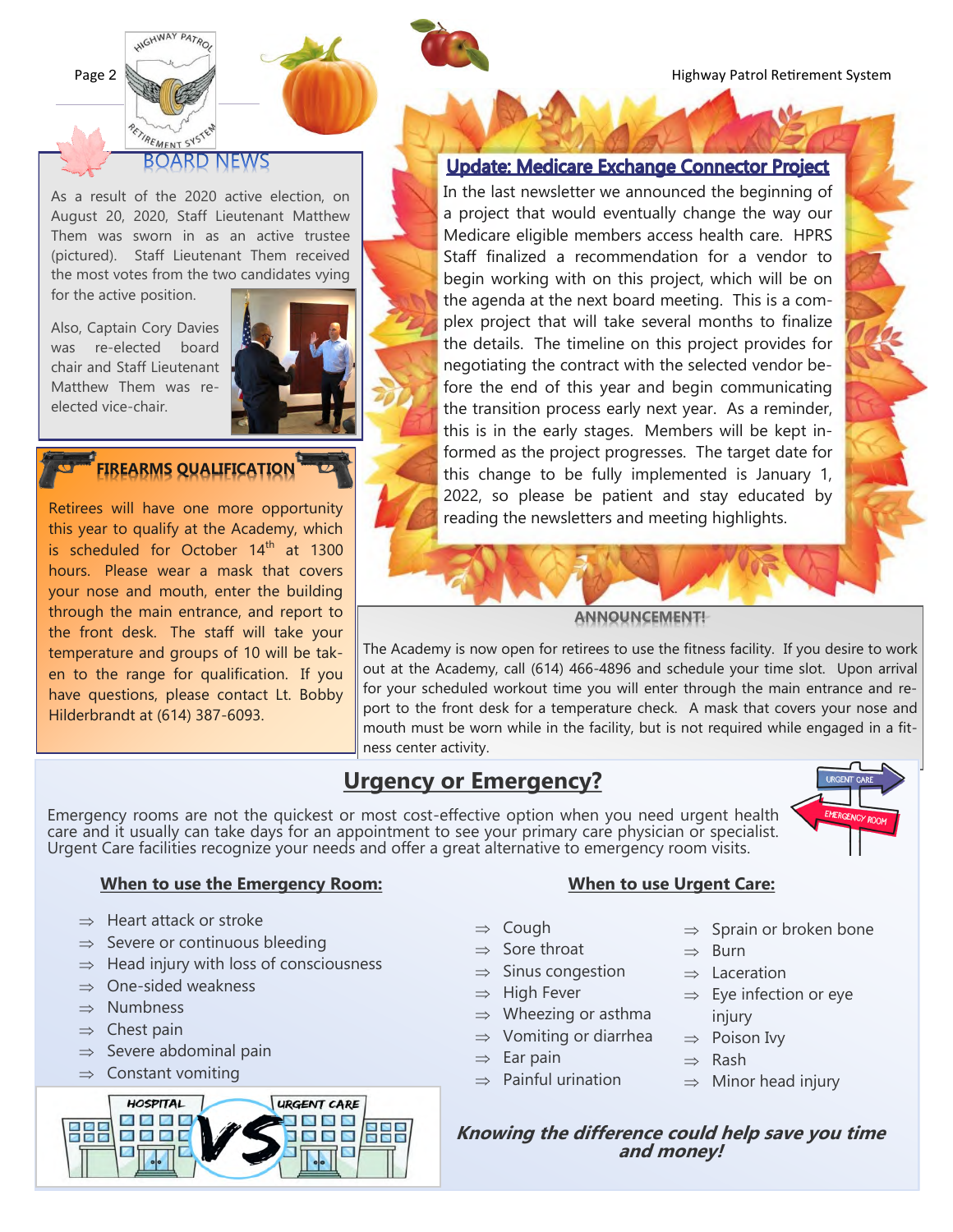

Page 3

## **Cost Savings Days Impact on Retirement**

Currently, exempt employees are part of a cost savings days program that result in a salary reduction, which could potentially reduce their pension when they retire. Although this amount is somewhat small, this correspondence is aimed at clarifying how it works, in response to the questions HPRS has received.

First, it should be noted that by reducing the employee's salary over a period of time, rather than a furlough or other effort that would result in a period of no pay, there is not a break in service credit. If it were not taken out of the salary over a period of time and the employee was furloughed and off payroll, then they would not be accumulating service credit toward age and service retirement. Suspensions also fall into this category.

However, since the salary is reduced, it could slightly lower the final average salary (FAS) that goes into the pension calculation, which is based on the highest five years of compensation. This also applies to any reduction in pay that occurs that would be a part of that FAS calculation. For example, an employee on extended sick leave that results in less than their full pay would have lower contributions to HPRS, likely lowering their FAS.

Please direct any questions you have to HPRS benefits specialists for further clarification.



## **2021 MMO PLAN CHANGES**

Members that have Medical Mutual of Ohio (MMO) through HPRS are encouraged to educate themselves on the upcoming plan design changes for 2021. These changes are necessary due to the rising

costs of health care. Please see the included yellow insert and forthcoming MMO plan book for details. The changes include increases in deductible and out of pocket costs, as well as changes to emergency room copay should the visit be deemed non-emergency. Members are also encouraged to utilize the nurse line resource that has been added for routine health questions.

| <b>HPRS Investment Returns</b> |                                                    |                                         |  |
|--------------------------------|----------------------------------------------------|-----------------------------------------|--|
| <b>Date</b>                    | <b>Investment Portfolio</b><br><b>Market Value</b> | <b>YTD Increase/</b><br><b>Decrease</b> |  |
| 9/15/2020                      | \$924,000,000 (est.)                               | $1.7\%$ (est.)                          |  |
| 12/31/2019                     | \$932,858,000                                      | 18.3%                                   |  |
| 12/31/2018                     | \$817,309,000                                      | $-4.7%$                                 |  |
| 12/31/2017                     | \$898,155,000                                      | 14.4%                                   |  |
| 12/31/2016                     | \$825,505,000                                      | 7.3%                                    |  |
| 12/31/2015                     | \$809,209,000                                      | $-0.3%$                                 |  |

## **HPRS Wellness Program Incentive**

Wellness visits and comprehensive exams are recognized as an important factor in maintaining your health. Moreover, screening tests are recognized as the best way to find disease early. To increase participation in these programs, a reward will be given for completion of all eligible tests for the Comprehensive Wellness Exam (CWE) or Screening. For exams or screenings on or after September 1, 2020, until further notice, a \$100 VISA Gift Card will be mailed to the participant once the invoice is received at HPRS and approved, indicating they completed all eligible tests for the CWE or the Screening. A reward is eligible for both programs. Please allow 6-8 weeks after your exam or screening to expect the \$100 VISA Gift Card. To participate in these programs, you must have HPRS medical coverage, be 40 or older, and be a retiree, spouse, or surviving spouse. A description of the programs are as follows:

**Comprehensive Wellness Examination (CWE):** - covered once every two years

Includes: physical examination, comprehensive metabolic test, treadmill stress test, body fat testing, muscular strength, and prostate specific antigen for men.

# Card Rev

### **Screenings:** - covered once every four years

Includes: CT coronary artery calcium scoring, carotid artery ultrasound screening, abdominal aortic aneurysm ultrasound screening, CT lung screening (for current or former smokers only), and bone density screening (for members not eligible for the lung screening).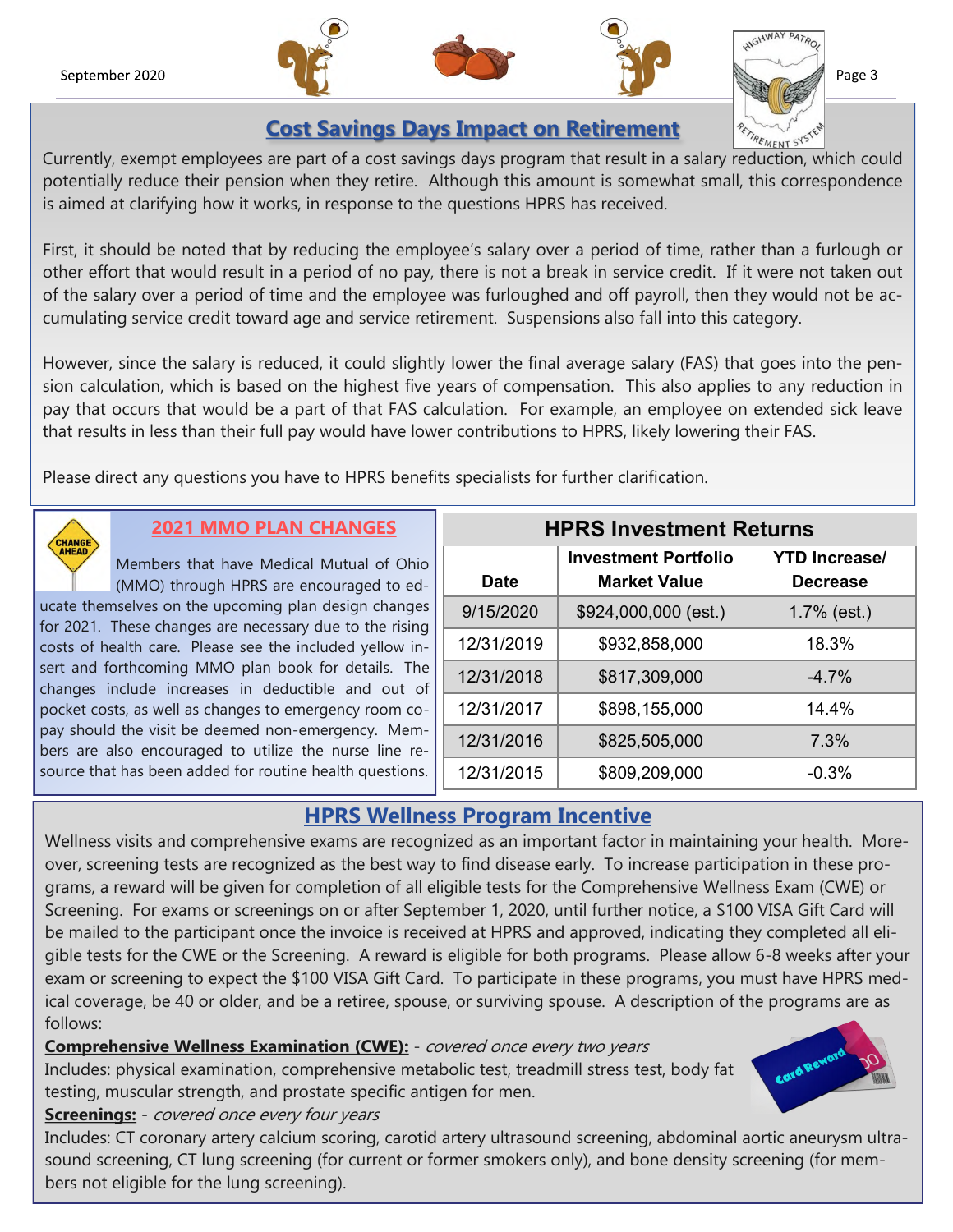



#### **WRAP-UP**

- For active members that have not already noticed, you will find that there is a change to the pension calculator available to you after you log into the HPRS website. All that is required now is that you enter the date that you plan to retire, and it pulls data from your account to estimate your pension. Keep in mind that this is an estimate, and that the farther you are from retirement the less accurate it is likely to be.
- Informational Zoom meetings that address specific topics have not been scheduled due to no topics suggested from the members. If there is a topic that you feel the members would benefit from a brief presentation on Zoom, please forward them to [c.roark@ohprs.org.](mailto:c.roark@ohprs.org)
- The HPRS office remains open for business, as it has been throughout the COVID-19 emergency. Although faceto-face meetings are not routinely being held, HPRS staff continue to provide full services to our members. Please do not hesitate to call us if you have questions.
- Board meetings will be accessible through Zoom until further notice. The agenda for each board meeting will have the meeting ID and password listed in the meeting information. This will allow members an opportunity to listen in on the board meetings and stay informed on the decisions that are being made. If you have questions about how to access the meetings through Zoom, please contact HPRS.
- We are looking at updating the HPRS website. If you have suggestions for improvement, please forward them to [c.roark@ohprs.org](mailto:c.roark@ohprs.org).
- A DROP 5-year study will be conducted by Foster & Foster to examine the impact on HPRS, with an objective of determining if a minimum DROP interest rate can be established.



#### **HPRS Board of Trustees**

**Capt. Cory Davies,** *Chair* **S/Lt. Matthew Them,** *Vice***-***Chair* **Maj. (ret.) JP Allen Maj. (ret.) Darryl Anderson Kenneth Boyer**

**Col. Richard Fambro Sgt. (ret.) Michael Kasler Sgt. Jeremy Mendenhall Tpr. Brice Nihiser Joseph Thomas Tpr. Cynthia Wilt**

**1900 Polaris Parkway, Suite 201 Columbus, OH 43240-4037**



**614-431-0781 (Columbus) 800-860-2268 (Toll-Free) (Press \* for a dial-by-name directory)**



**Email: system@ohprs.org Website: [www.ohprs.org](http://www.ohprs.org)**



**1900 Polaris Parkway, Suite 201 Columbus, OH 43240-4037**